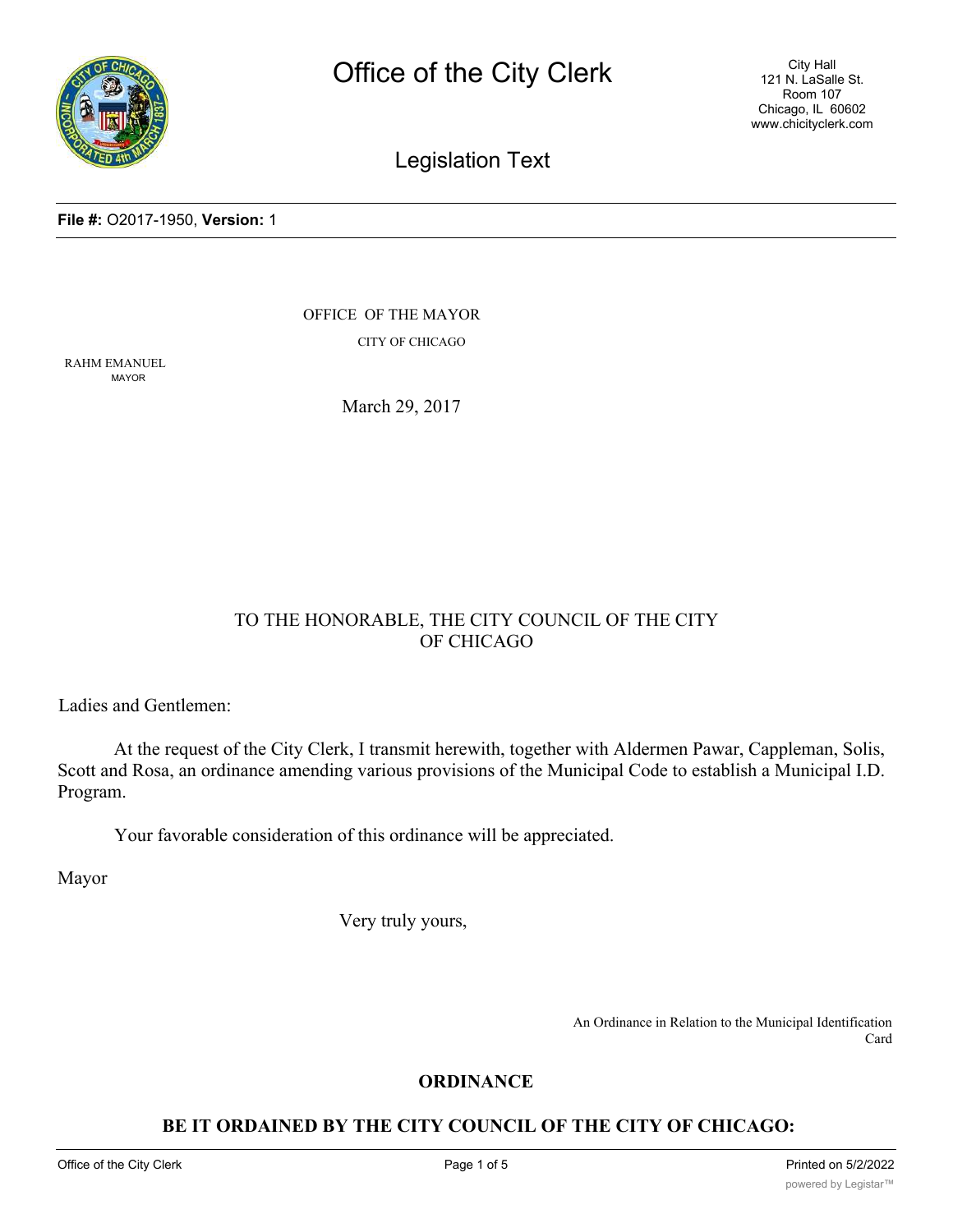SECTION 1. Section 2-12-010 of the Municipal Code of Chicago is hereby amended by inserting the language underscored, as follows:

# **2-12-010 Powers and duties.**

*(Omitted text is unaffected by this ordinance)*

Administer and enforce the provisions of this Code conferring powers and duties on the city clerk relating to residential parking permits, which shall include the authority to issue citations for violations;

Administer and enforce Chapter 2-176 of this Code relating to the municipal identification card program: and

Keep the corporate seal and affix same to all documents and papers that are required to bear the official seal of the city.

SECTION 2. Title 2 of the Municipal Code of Chicago is hereby amended by creating a new Chapter 2- 176, as follows:

## **Chapter 2-176 Municipal Identification Card.**

## **2-176-010 Definitions.**

For purposes of this Chapter, the following definitions shall apply: "Applicant" means a

person who applies for a City of Chicago ID. "Clerk" means the City Clerk of the City of

Chicago.

"City of Chicago ID" means an identification card issued by the City of Chicago that displays information that includes, but is not limited to, the Applicant's name, photograph, date of birth, an expiration date, and, at the Applicant's option, display the cardholder's self-designated gender. The City of Chicago ID shall be designed in a manner to deter fraud.

"Program" means the program to administer and issue the City of Chicago

ID.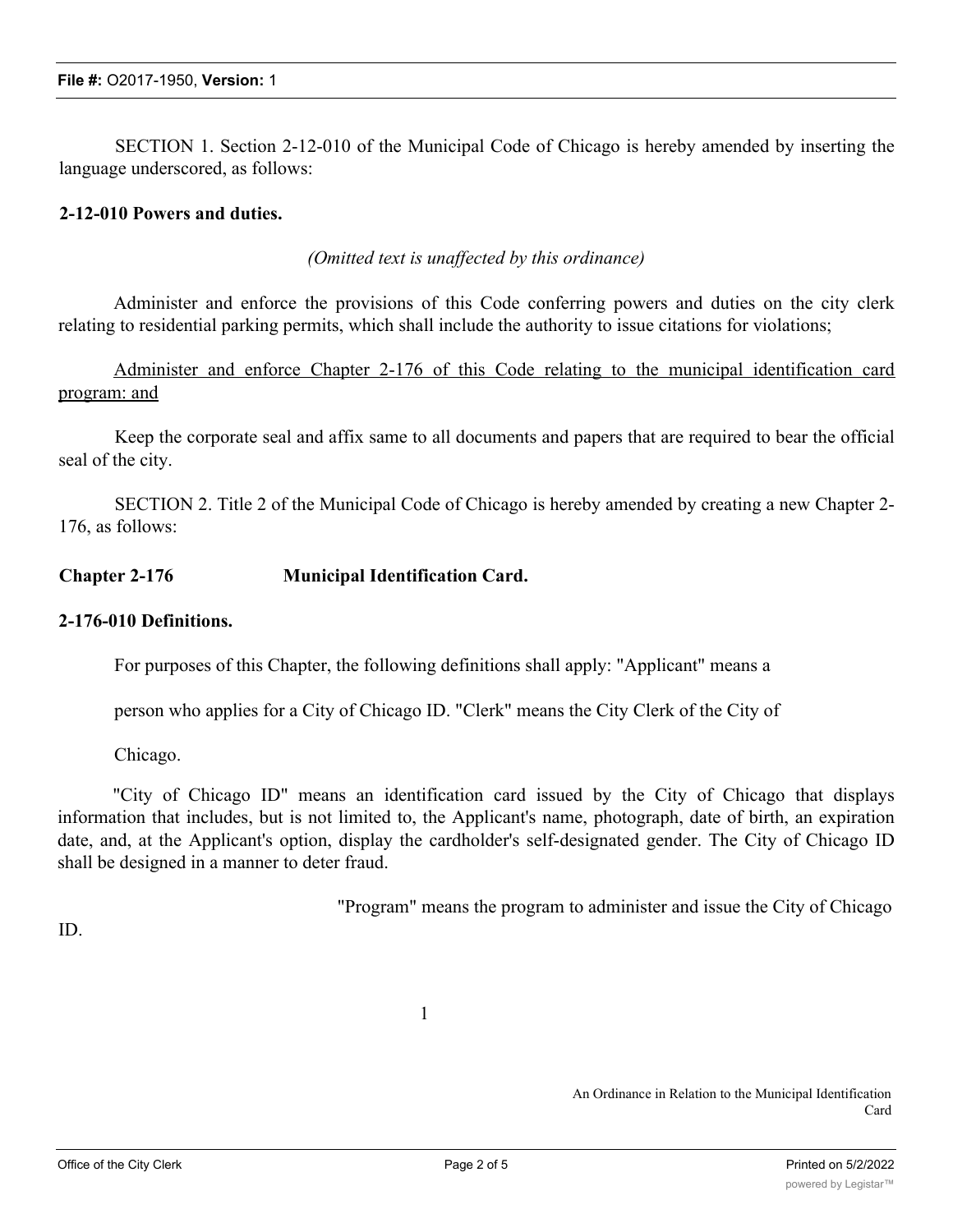## **2-176-020 Administration.**

a) The Clerk shall implement and administer the Program, and is authorized to adopt rules consistent with this Chapter.

b) .The Clerk is authorized to enter into agreements necessary to effectuate the Program, and, in connection with agreements entered into under this Section, to enter into and execute all such other instruments and to perform any and all acts, including the allocation and expenditure of duly appropriated funds, as shall be necessary or advisable in connection with the implementation of such agreements and any renewals thereto.

### **2-176-030 Agreements with other governmental bodies.**

The Clerk is authorized to enter into intergovernmental agreements with other governmental bodies to increase access for holders of a City of Chicago ID to services and privileges managed by those governmental bodies. In connection with such intergovernmental agreements, the Clerk is authorized to enter into and execute all such other instruments and to perform any and all acts, including the allocation and expenditure of duly appropriated funds, as shall be necessary or advisable in connection with the implementation of such intergovernmental agreements and any renewals thereto.

### **2-176-040 Application.**

The City of Chicago ID shall be available to any Applicant regardless of race, color, sex, gender identity, age, religion, disability, national origin, ancestry, sexual orientation, marital status, partnership status, parental status, military status, source of income, credit history (within the meaning of Section 2-160-053), criminal record or criminal history (within the meaning of Section 2-160-054), housing status, or status as a victim of domestic violence, provided that the Applicant completes an application on a form provided by the Clerk, and fulfills the requirements for proving identity and residency in the City of Chicago as set forth in rules promulgated by the Clerk. The Clerk shall provide by rule an option for victims of domestic violence to designate an alternative address, and alternative methods by which individuals who are homeless can establish residency notwithstanding the lack of fixed address.

#### **2-176-050 Confidentiality.**

The Clerk shall keep all information submitted by an Applicant for a City of Chicago ID confidential to the maximum extent permitted by law. The Clerk shall review, but not collect, documents provided by an Applicant as proof of identity and

**2**

An Ordinance in Relation to the Municipal Identification Card

residence. In relation to an application for a City of Chicago ID, the Clerk shall not maintain a record of an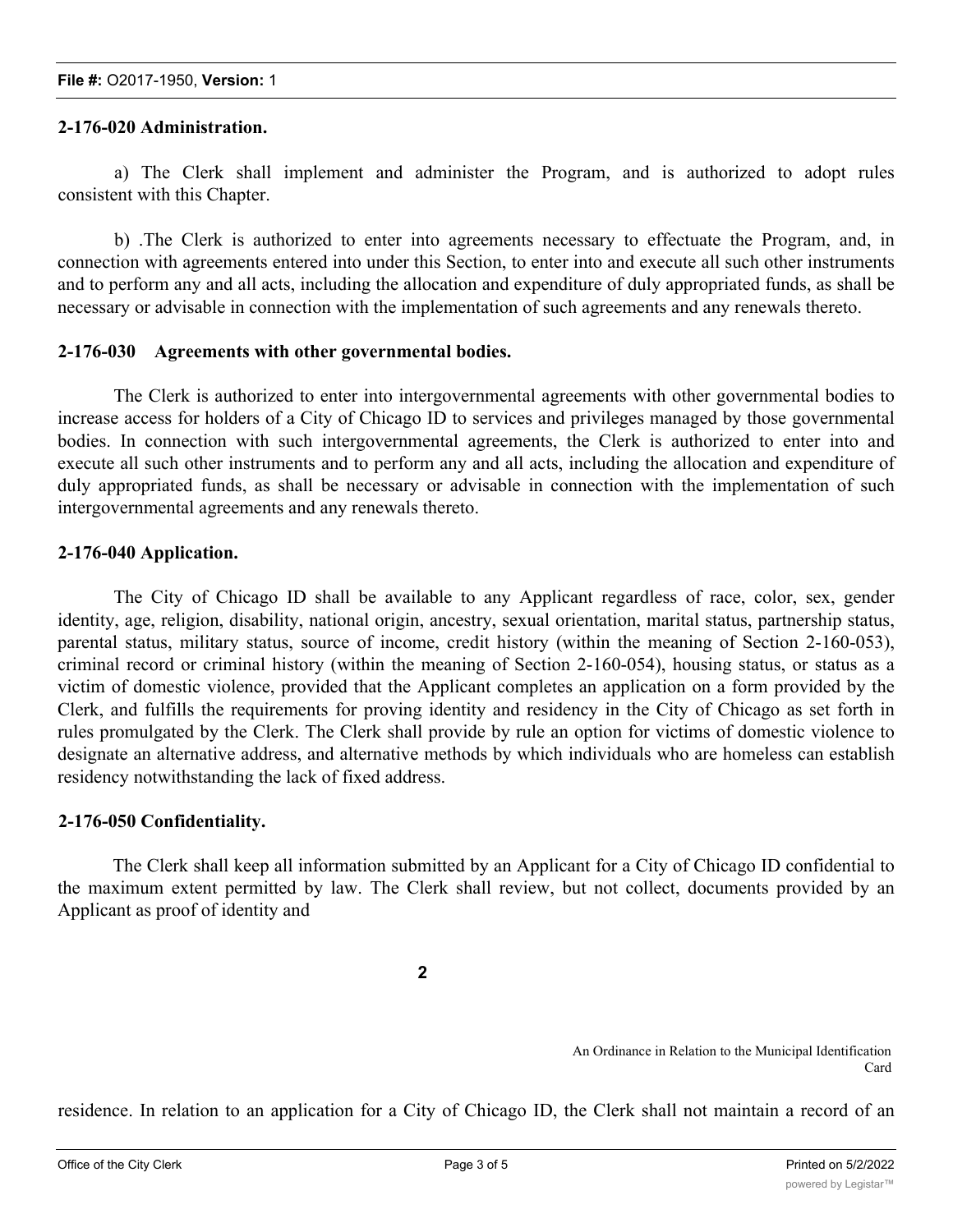#### **File #:** O2017-1950, **Version:** 1

Applicant's address or telephone number.

2-176-060 Fees.

The Clerk is authorized to establish a reasonable fee for applications for a City of Chicago ID sufficient to cover the cost of administering the Program, and if such a fee is established, shall adopt rules permitting an Applicant who cannot afford to pay such fee to receive a full or partial waiver.

SECTION 3. Section 2-160-065 of the Municipal Code of Chicago is hereby amended by deleting the struck-through text and inserting the underscored text, as follows:

### **2-160-065 Matricula consular Alternative identification cards.**

(a) Recognition of City of Chicago ID Card as valid identification. When requiring members of the public to provide identification or proof of residency, every department of the City of Chicago shall accept the City of Chicago ID created in Chapter 2-176 as valid identification and as valid proof of residency in the City of Chicago, unless the department has reason to believe that the City of Chicago ID is counterfeit, altered, improperly issued, or that the person presenting the City of Chicago ID is not the person to whom the card was issued.

(ab) . Recognition of Mexican Matricula Consular Cards as valid identification. When requiring members of the public to provide identification, each city department shall accept as valid identification of the person a "Matricula Consular" identification card issued by the Mexican Consulate.

(be) Recognition of other Latin American Matricula Consular Cards as valid identification. When requiring members of the public to provide identification, each city department shall accept as valid identification of the person a "Matricula Consular" identification card issued by any other Latin American country that is represented by a consulate office in the City of Chicago, to its citizens or nationals if the issuing country's consulate has certified to the City of Chicago that the identification card meets the following security requirements:

1) the issuing country authorizes the use of, the card as an alternative to a passport for reentry into the issuing country; and

2) the card holder was required to provide proof of identity, nationality and address in order to obtain the card; and

**3**

An Ordinance in Relation to the Municipal Identification Card

3) the card had a photograph of the person, the person's date of birth and the person's